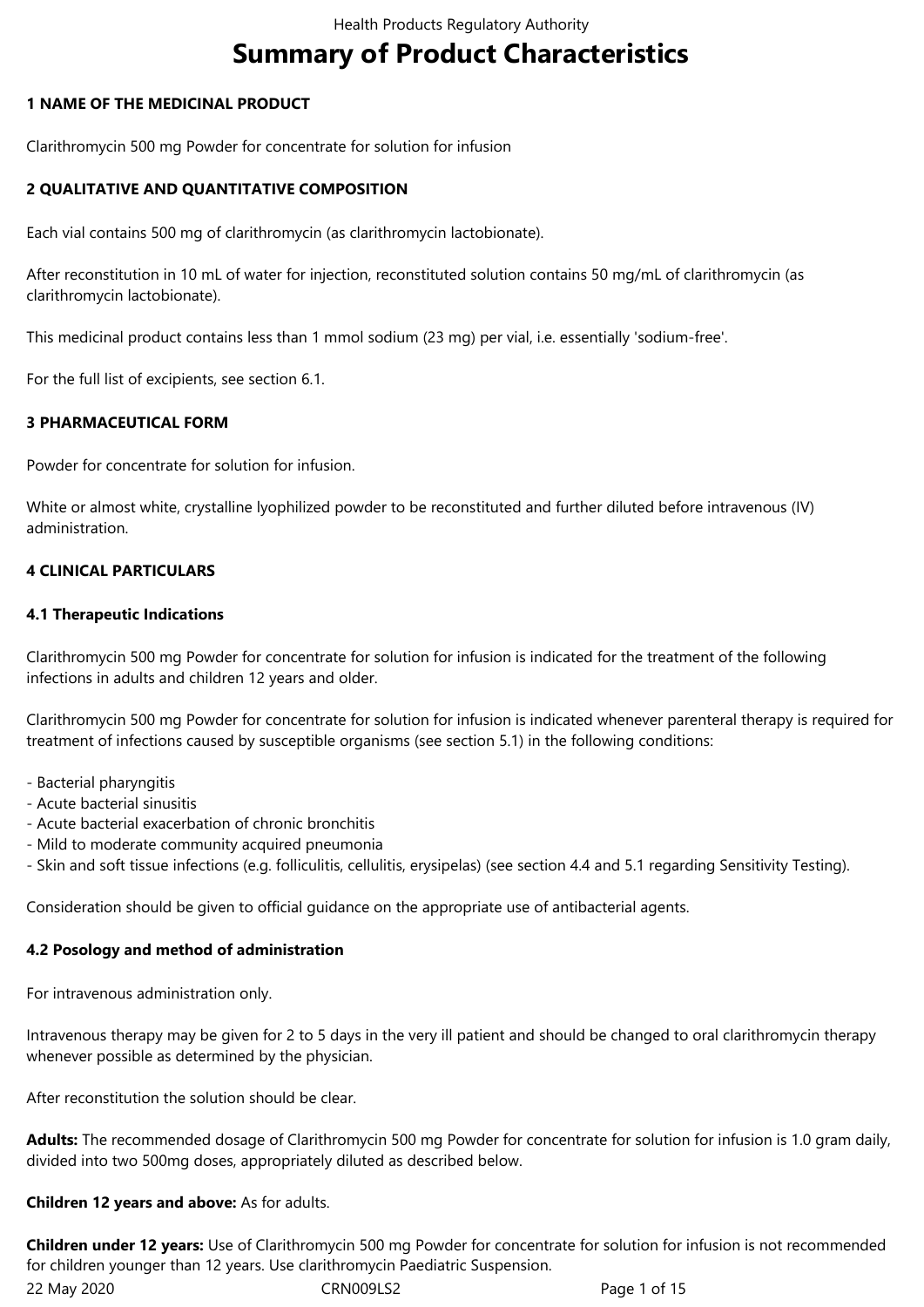#### **Elderly:** As for adults.

**Renal Impairment:** In patients with renal impairment who have creatinine clearance less than 30mL/min, the dosage of clarithromycin should be reduced to one half of the normal recommended dose.

#### Method of administration

Clarithromycin 500 mg Powder for concentrate for solution for infusionshould be administered into one of the larger proximal veins as an IV infusion over 60 minutes, using a solution concentration of about 2mg/mL.

Clarithromycin should not be given as a bolus or an intramuscular injection.

For instructions on reconstitution and further dilution of the medicinal product before administration, see section 6.6.

# **4.3 Contraindications**

Hypersensitivity to macrolide antibiotic drugs or to any of its excipients (see section 6.1).

Concomitant administration of clarithromycin and ergot alkaloids (e.g. ergotamine or dihydroergotamine) is contraindicated, as this may result in ergot toxicity (see section 4.5).

Concomitant administration of clarithromycin and oral midazolam is contraindicated (see section 4.5).

Concomitant administration of clarithromycin and any of the following drugs is contraindicated: astemizole, cisapride, pimozide and terfenadine as this may result in QT prolongation and cardiac arrhythmias, including ventricular tachycardia, ventricular fibrillation, and torsades de pointes (see section 4.5).

Clarithromycin should not be given to patients with history of QT prolongation (congenital or documented acquired QT prolongation) or ventricular cardiac arrhythmia, including torsades de pointes (see sections 4.4 and 4.5).

Concomitant administration with ticagrelor or ranolazine is contraindicated.

Clarithromycin should not be used concomitantly with HMG-CoA reductase inhibitors (statins) that are extensively metabolized by CYP3A4, (lovastatin or simvastatin), due to the increased risk of myopathy, including rhabdomyolysis (see section 4.5).

As with other strong CYP3A4 inhibitors, clarithromycin should not be used in patients taking colchicine (see sections 4.4 and 4.5).

Clarithromycin should not be given to patients with hypokalaemia (risk of prolongation of QT-time).

Clarithromycin should not be used in patients who suffer from severe hepatic failure in combination with renal impairment.

#### **4.4 Special warnings and precautions for use**

#### **Pregnancy**

The physician should not prescribe clarithromycin to pregnant women without carefully weighing the benefits against risk, particularly during the first three months of pregnancy (see section 4.6).

#### Renal impairment

Caution is advised in patients with severe renal insufficiency (see section 4.2). Caution should also be exercised when administering clarithromycin to patients with moderate to severe renal impairment.

Clarithromycin is principally excreted by the liver. Therefore, caution should be exercised in administering this antibiotic to patients with impaired hepatic function.

Hepatic impairment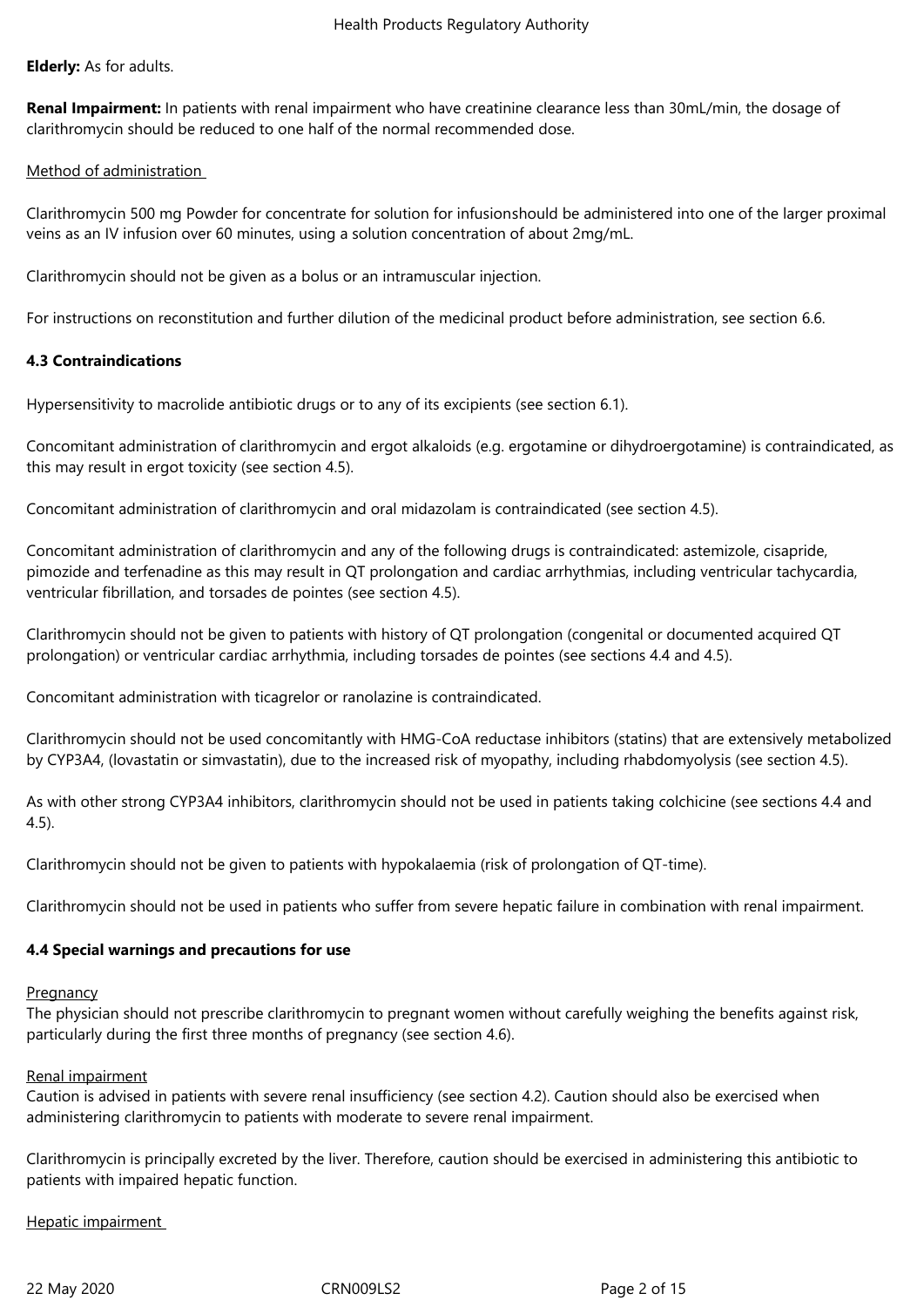Cases of fatal hepatic failure (see section 4.8) have been reported. Some patients may have had pre-existing hepatic disease or may have been taking other hepatotoxic medicinal products. Patients should be advised to stop treatment and contact their doctor if signs and symptoms of hepatic disease develop, such as anorexia, jaundice, dark urine, pruritus, or tender abdomen.

#### Antibiotic-associated diarrhea and colitis

Pseudomembranous colitis has been reported with nearly all antibacterial agents, including macrolides, and may range in severity from mild to life-threatening. *Clostridium difficile-* associated diarrhoea (CDAD) has been reported with use of nearly all antibacterial agents including clarithromycin, and may range in severity from mild diarrhoea to fatal colitis. Treatment with antibacterial agents alters the normal flora of the colon, which may lead to overgrowth of *C. difficile.* CDAD must be considered in all patients who present with diarrhoea following antibiotic use. Careful medical history is necessary since CDAD has been reported to occur over two months after the administration of antibacterial agents. Therefore, discontinuation of clarithromycin therapy should be considered regardless of the indication.

Microbial testing should be performed and adequate treatment initiated. Drugs inhibiting peristalsis should be avoided.

#### Interactions with medicinal products

There have been post-marketing reports of colchicine toxicity with concomitant use of clarithromycin and colchicine, especially in the elderly, some of which occurred in patients with renal insufficiency. Deaths have been reported in some such patients (see section 4.5). Concomitant administration of clarithromycin and colchicine is contraindicated (see section 4.3).

Caution is advised regarding concomitant administration of clarithromycin and triazolobenzodiazepines, such as triazolam, and intravenous or oromucosal midazolam (see section 4.5).

Clarithromycin should be used with caution when administered concurrently with medications that induce the cytochrome CYP3A4 enzyme (see section 4.5).

#### Cardiovascular Events

Prolonged cardiac repolarisation and QT interval, imparting a risk of developing cardiac arrhythmia and *torsades de pointes,*  have been seen in treatment with macrolides including clarithromycin (see section 4.8).

Therefore as the following situations may lead to an increased risk for ventricular arrhythmias (including *torsade de pointes),*  clarithromycin should be used with caution in the following patients:

- Patients with coronary artery disease, severe cardiac insufficiency, conduction disturbances or clinically relevant bradycardia.

- Patients with electrolyte disturbances such as hypomagnesaemia. Clarithromycin must not be given to patients with hypokalaemia (see section 4.3).

- Patients concomitantly taking other medicinal products associated with QT prolongation (see section 4.5).

- Concomitant administration of clarithromycin with astemizole, cisapride, pimozide and terfenadine is contraindicated (see section 4.3).

- Clarithromycin must not be used in patients with congenital or documented acquired QT prolongation or history of ventricular arrhythmia (see section 4.3).

Epidemiological studies investigating the risk of adverse cardiovascular outcomes with macrolides have shown variable results. Some observational studies have identified a rare short- term risk of arrhythmia, myocardial infarction and cardiovascular mortality associated with macrolides including clarithromycin. Consideration of these findings should be balanced with treatment benefits when prescribing clarithromycin.

#### **Pneumonia**

In view of the emerging resistance of *Streptococcus pneumoniae* to macrolides, it is important that sensitivity testing be performed whenprescribing clarithromycin for community-acquired pneumonia. In hospital-acquiredpneumonia, clarithromycin should be used in combination withadditional appropriate antibiotics.

# Skin and soft tissue infections of mild to moderate severity

These infections are most often caused by *Staphylococcus aureus* and *Streptococcus pyogenes*, both of which may be resistant to macrolides. Therefore, it is important that sensitivity testing be performed. In cases where *beta*–lactam antibiotics cannot be used (e.g. allergy), other antibiotics, such as clindamycin, may be the drug of first choice. Currently, macrolides are only considered to play a role in some skin and soft tissue infections, such as those caused by *Corynebacteriumminutissimum* , acne vulgaris, and erysipelas and in situations where penicillin treatment cannot be used.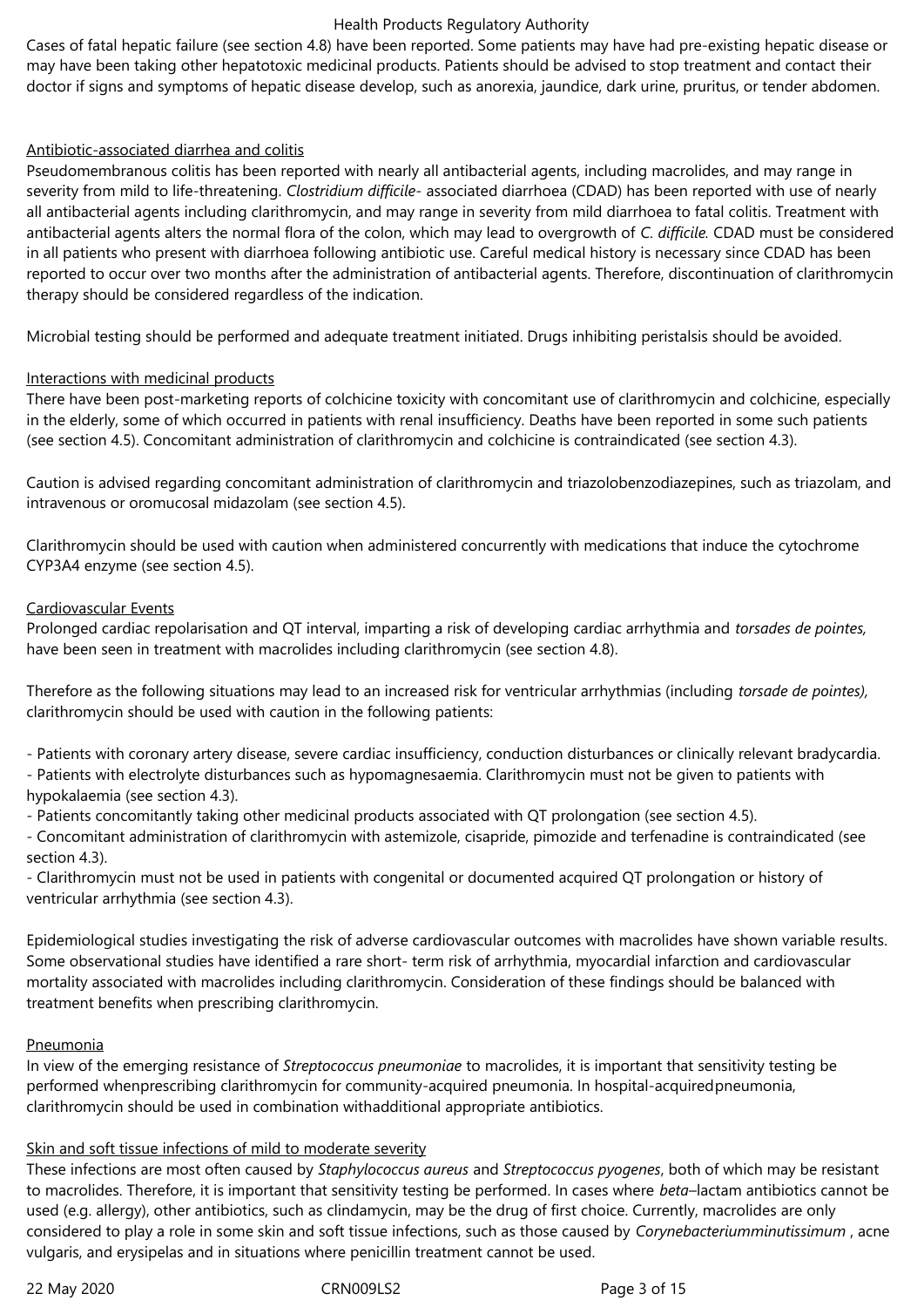#### Hypersensitivity

In the event of severe acute hypersensitivity reactions, such as anaphylaxis, severe cutaneous adverse reactions (SCAR) (e.g. Acute generalised exanthematous pustulosis (AGEP),Stevens-Johnson Syndrome, toxic epidermal necrolysis and DRESS clarithromycin therapy should be discontinued immediately and appropriate treatment should be urgently initiated.

#### HMG-CoA Reductase Inhibitors (statins)

Concomitant use of clarithromycin with lovastatin or simvastatin is contraindicated (see section 4.3). Caution should be exercised when prescribing clarithromycin with other statins. Rhabdomyolysis has been reported in patients taking clarithromycin and statins. Patients should be monitored for signs and symptoms of myopathy.

In situations where the concomitant use of clarithromycin with statins cannot be avoided, it is recommended to prescribe the lowest registered dose of the statin. Use of a statin that is not dependent on CYP3A metabolism (e.g. fluvastatin) can be considered (See section 4.5).

# Oral hypoglycaemic agents/Insulin

The concomitant use of clarithromycin and oral hypoglycaemic agents (such as sulphonylurias) and/or insulin can result in significant hypoglycaemia. Careful monitoring of glucose is recommended (see section 4.5).

# Oral anticoagulants

There is a risk of serious haemorrhage and significant elevations in International Normalized Ratio (INR) and prothrombin time when clarithromycin is co-administered with warfarin (see section 4.5). INR and prothrombin times should be frequently monitored while patients are receiving clarithromycin and oral anticoagulants concurrently.

# Superinfection/Resistance

Long-term use may, as with other antibiotics, result in colonisation with increased numbers of non-susceptible bacteria and fungi. If superinfections occur, appropriate therapy should be instituted.

Attention should also be paid to the possibility of cross resistance between clarithromycin and other macrolide drugs, as well as lincomycin and clindamycin.

#### Excipients

This medicinal product contains less than 1 mmol sodium (23 mg) per vial, i.e. essentially 'sodium-free'

# **4.5 Interaction with other medicinal products and other forms of interactions**

# **The use of the following drugs is strictly contraindicated due to the potential for severe drug interaction effects:**

# Cisapride, pimozide, astemizole and terfenadine:

Elevated cisapride levels have been reported in patients receiving clarithromycin and cisapride concomitantly. This may result in QT prolongation and cardiac arrhythmias including ventricular tachycardia, ventricular fibrillation and torsades de pointes. Similar effects have been observed in patients taking clarithromycin and pimozide concomitantly (see section 4.3).

Macrolides have been reported to alter the metabolism of terfenadine resulting in increased levels of terfenadine which has occasionally been associated with cardiac arrhythmias, such as QT prolongation, ventricular tachycardia, ventricular fibrillation and torsades de pointes (see section 4.3). In one study in 14 healthy volunteers, the concomitant administration of clarithromycin and terfenadine resulted in 2- to 3-fold increase in the serum level of the acid metabolite of terfenadine and in prolongation of the QT interval which did not lead to any clinically detectable effect. Similar effects have been observed with concomitant administration of astemizole and other macrolides.

#### Ergot alkaloids:

Post-marketing reports indicate that co-administration of clarithromycin with ergotamine or dihydroergotamine has been associated with acute ergot toxicity characterized by vasospasm, and ischaemia of the extremities and other tissues including the central nervous system. Concomitant administration of clarithromycin and ergot alkaloids is contraindicated (see section 4.3).

#### Oral Midazolam

When midazolam was co-administered with clarithromycin tablets (500 mg twice daily), midazolam AUC was increased 7-fold after oral administration of midazolam. Concomitant administration of oral midazolam and clarithromycin is contraindicated.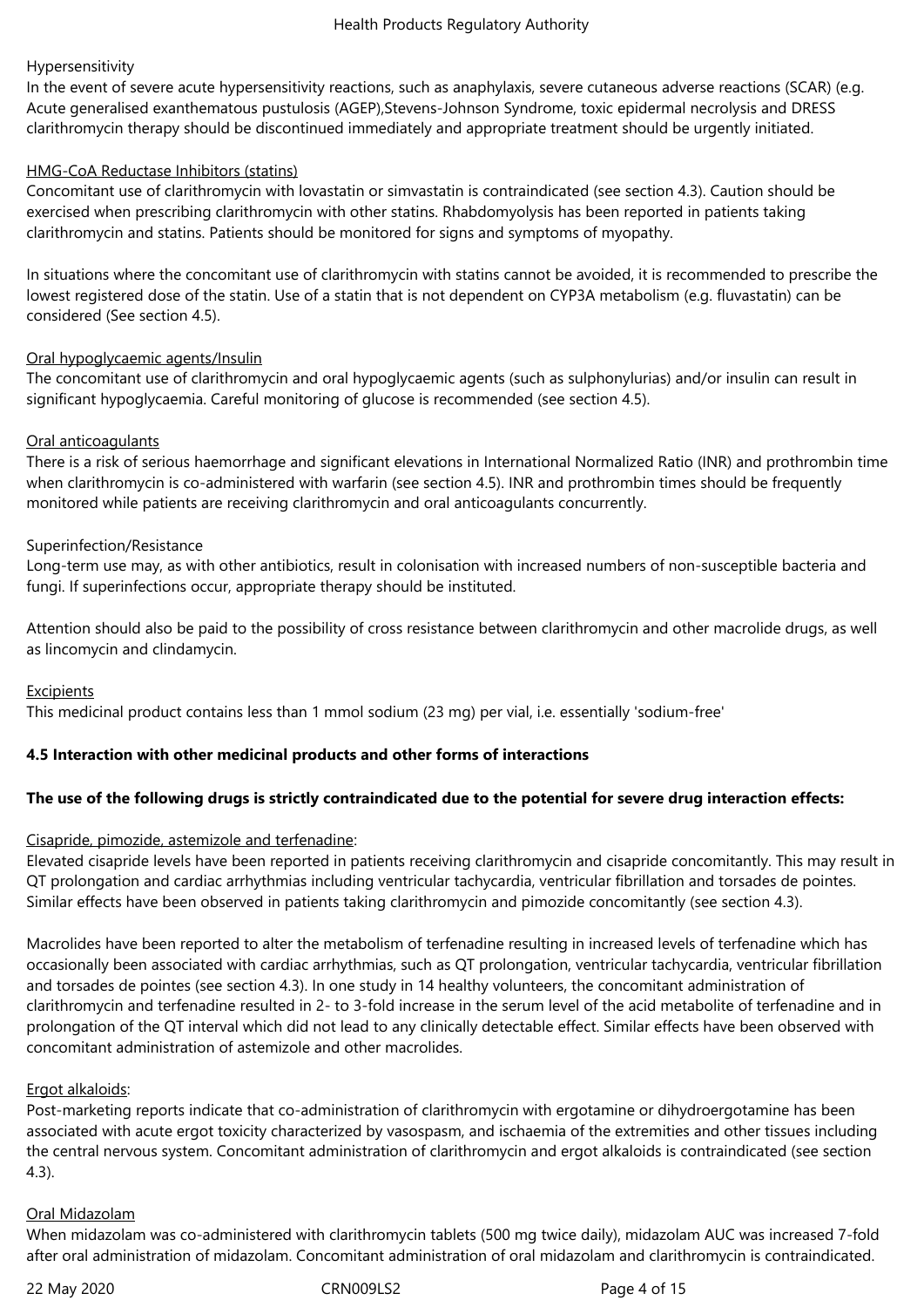# HMG-CoA Reductase Inhibitors (statins)

Concomitant use of clarithromycin with lovastatin or simvastatin is contraindicated (see 4.3) as these statins are extensively metabolized by CYP3A4 and concomitant treatment with clarithromycin increases their plasma concentration, which increases the risk of myopathy, including rhabdomyolysis. Reports of rhabdomyolysis have been received for patients taking clarithromycin concomitantly with these statins. If treatment with clarithromycin cannot be avoided, therapy with lovastatin or simvastatin must be suspended during the course of treatment.

Caution should be exercised when prescribing clarithromycin with statins. In situations where the concomitant use of clarithromycin with statins cannot be avoided, it is recommended to prescribe the lowest registered dose of the statin. Use of a statin that is not dependent on CYP3A metabolism (e.g.fluvastatin) can be considered. Patients should be monitored for signs and symptoms of myopathy.

# *Effects of Other Medicinal Products on Clarithromycin*

Drugs that are inducers of CYP3A (e.g. rifampicin, phenytoin, carbamazepine, phenobarbital, St John's wort) may induce the metabolism of clarithromycin.

This may result in sub-therapeutic levels of clarithromycin leading to reduced efficacy. Furthermore, it might be necessary to monitor the plasma levels of the CYP3A inducer, which could be increased owing to the inhibition of CYP3A by clarithromycin (see also the relevant product information for the CYP3A4 inhibitor administered). Concomitant administration of rifabutin and clarithromycin resulted in an increase in rifabutin, and decrease in clarithromycin serum levels together with an increased risk of uveitis.

The following drugs are known or suspected to affect circulating concentrations of clarithromycin; clarithromycin dosage adjustment or consideration of alternative treatments may be required.

# Efavirenz, nevirapine, rifampicin, rifabutin and rifapentine

Strong inducers of the cytochrome P450 metabolism system such as efavirenz, nevirapine, rifampicin, rifabutin, and rifapentine may accelerate the metabolism of clarithromycin and thus lower the plasma levels of clarithromycin, while increasing those of 14-OH clarithromycin, a metabolite that is also microbiologically active. Since the microbiological activities of clarithromycin and 14-OH-clarithromycin are different for different bacteria, the intended therapeutic effect could be impaired during concomitant administration of clarithromycin and enzyme inducers.

#### Etravirine

Clarithromycin exposure was decreased by etravirine; however, concentrations of the active metabolite, 14-OH-clarithromycin, were increased. Because 14- OH-clarithromycin has reduced activity against Mycobacterium avium complex (MAC), overall activity against this pathogen may be altered; therefore alternatives to clarithromycin should be considered for the treatment of MAC.

#### Fluconazole

Concomitant administration of fluconazole 200 mg daily and clarithromycin 500 mg twice daily to 21 healthy volunteers led to increases in the mean steady-state minimum clarithromycin concentration (Cmin) and area under the curve (AUC) of 33% and 18% respectively. Steady state concentrations of the active metabolite 14 OH-clarithromycin were not significantly affected by concomitant administration of fluconazole. No clarithromycin dose adjustment is necessary.

#### Ritonavir

A pharmacokinetic study demonstrated that the concomitant administration of ritonavir 200 mg every eight hours and clarithromycin 500 mg every 12 hours resulted in a marked inhibition of the metabolism of clarithromycin. The clarithromycin Cmax increased by 31%, Cmin increased 182% and AUC increased by 77% with concomitant administration of ritonavir. An essentially complete inhibition of the formation of 14-OH-clarithromycin was noted.

Because of the large therapeutic window for clarithromycin, no dosage reduction should be necessary in patients with normal renal function.

However, for patients with renal impairment, the following dosage adjustments should be considered: For patients with  $CL_{CR}$  30 to 60 mL/min the dose of clarithromycin should be reduced by 50%. For patients with  $CL_{CR}$  <30 mL/min the dose of clarithromycin should be decreased by 75%. Doses of clarithromycin greater than 1 g/day should not be co-administered with ritonavir.

22 May 2020 CRN009LS2 Page 5 of 15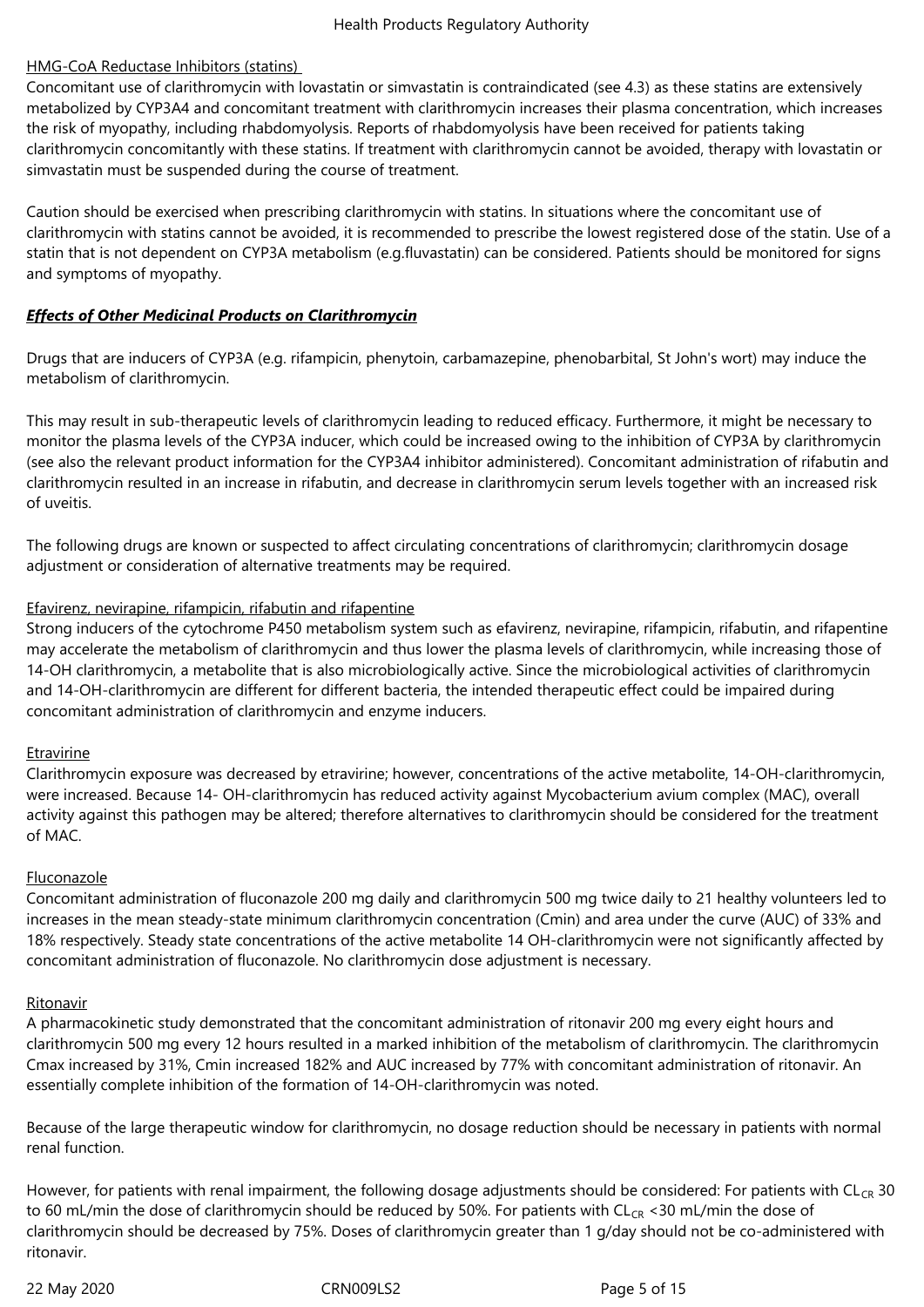Similar dose adjustments should be considered in patients with reduced renal function when ritonavir is used as a pharmacokinetic enhancer with other HIV protease inhibitors including atazanavir and saquinavir (see section below, Bi-directional drug interactions).

# *Effect of Clarithromycin on Other Medicinal Products*

#### CYP3A-based interactions

Co-administration of clarithromycin, known to inhibit CYP3A, and a drug primarily metabolised by CYP3A may be associated with elevations in drug concentrations that could increase or prolong both therapeutic and adverse effects of the concomitant drug. Clarithromycin should be used with caution in patients receiving treatment with other drugs known to be CYP3A enzyme substrates, especially if the CYP3A substrate has a narrow safety margin (e.g. carbamazepine) and/or the substrate is extensively metabolised by this enzyme.

Dosage adjustments may be considered, and when possible, serum concentrations of drugs primarily metabolised by CYP3A should be monitored closely in patients concurrently receiving clarithromycin.

The following drugs or drug classes are known or suspected to be metabolised by the same CYP3A isozyme: alprazolam, astemizole, carbamazepine, cilostazol, cisapride, ciclosporin, disopyramide, ergot alkaloids, lovastatin, methylprednisolone, midazolam, omeprazole, oral anticoagulants (e.g. warfarin, see 4.4), atypical antipsychotics (e.g. quetiapine), pimozide, quinidine, rifabutin, sildenafil, simvastatin, sirolimus, tacrolimus, terfenadine, triazolam and vinblastine but this list is not exhaustive. Drugs interacting by similar mechanisms through other isozymes within the cytochrome P450 system include phenytoin, theophylline and valproate.

# Antiarrhythmics

There have been post-marketed reports of torsades de pointes occurring with the concurrent use of clarithromycin and quinidine or disopyramide. Electrocardiograms should be monitored for QT prolongation during co-administration of clarithromycin with these drugs. Serum levels of quinidine and disopyramide should be monitored during clarithromycin therapy.

There have been post marketing reports of hypoglycemia with the concomitant administration of clarithromycin and disopyramide. Therefore blood glucose levels should be monitored during concomitant administration of clarithromycin and disopyramide.

#### Oral hypoglycemic agents/Insulin

With certain hypoglycemic drugs such as nateglinide, and repaglinide, inhibition of CYP3A enzyme by clarithromycin may be involved and could cause hypolgycemia when used concomitantly. Careful monitoring of glucose is recommended.

#### **Omeprazole**

Clarithromycin (500 mg every 8 hours) was given in combination with omeprazole (40 mg daily) to healthy adult subjects. The steady-state plasma concentrations of omeprazole were increased (Cmax,  $AUC_{0-24}$ , and  $t_{1/2}$  increased by 30%, 89%, and 34%, respectively), by the concomitant administration of clarithromycin. The mean 24-hour gastric pH value was 5.2 when omeprazole was administered alone and 5.7 when omeprazole was co-administered with clarithromycin.

#### Sildenafil, tadalafil and vardenafil

Each of these phosphodiesterase inhibitors is metabolised, at least in part, by CYP3A, and CYP3A may be inhibited by concomitantly administered clarithromycin. Co administration of clarithromycin with sildenafil, tadalafil or vardenafil would likely result in increased phosphodiesterase inhibitor exposure. Reduction of sildenafil, tadalafil and vardenafil dosages should be considered when these drugs are co administered with clarithromycin.

#### Theophylline, carbamazepine

Results of clinical studies indicate that there was a modest but statistically significant ( $p \le 0.05$ ) increase of circulating theophylline or carbamazepine levels when either of these drugs were administered concomitantly with clarithromycin. Dose reduction may need to be considered.

#### **Tolterodine**

The primary route of metabolism for tolterodine is via the 2D6 isoform of cytochrome P450 (CYP2D6). However, in a subset of the population devoid of CYP2D6, the identified pathway of metabolism is via CYP3A. In this population subset, inhibition of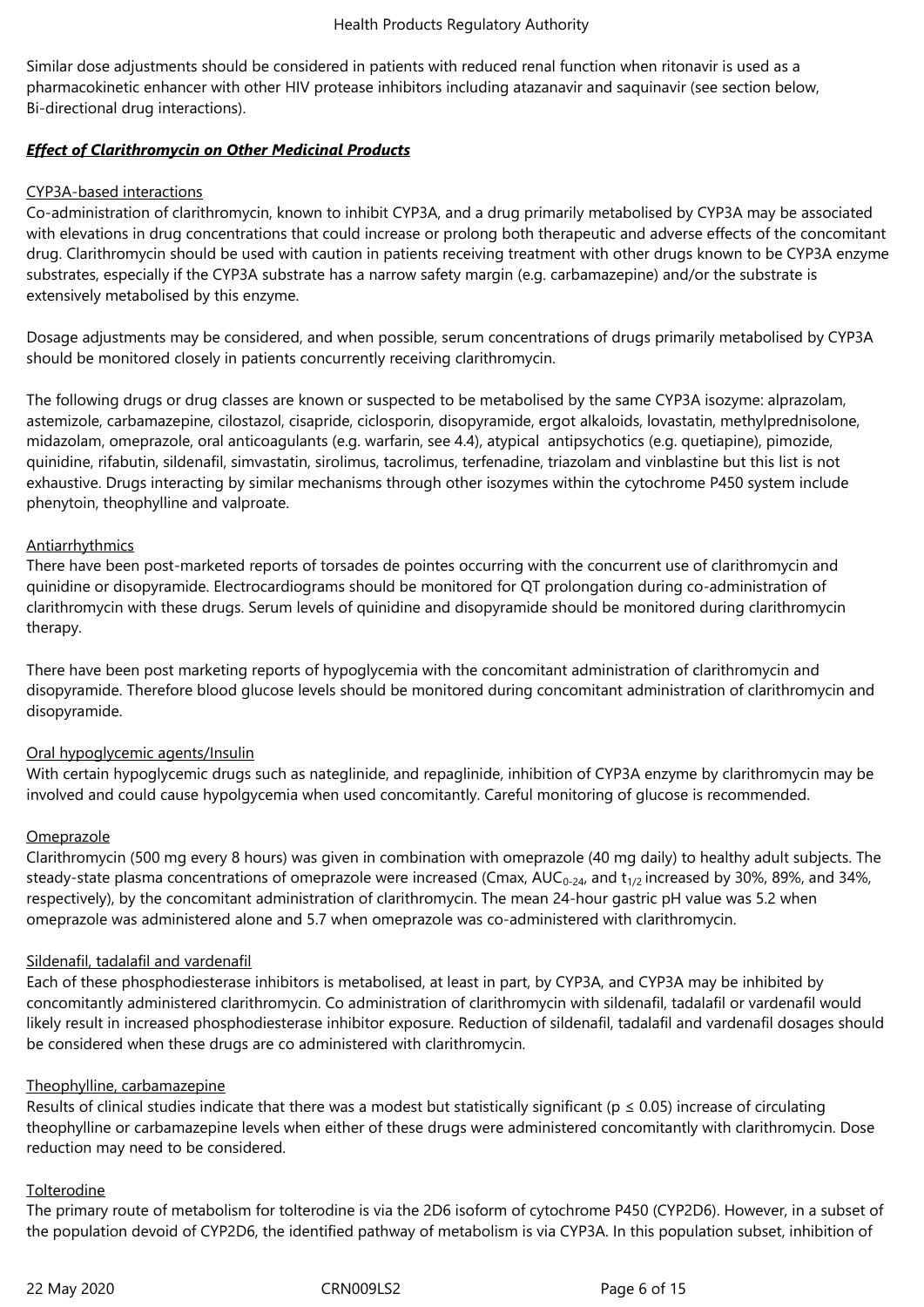CYP3A results in significantly higher serum concentrations of tolterodine. A reduction in tolterodine dosage may be necessary in the presence of CYP3A inhibitors, such as clarithromycin in the CYP2D6 poor metaboliser population.

# Triazolobenzodiazepines (e.g., alprazolam, midazolam, triazolam)

When midazolam was co-administered with clarithromycin tablets (500 mg twice daily), midazolam AUC was increased 2.7-fold after intravenous administration of midazolam. If intravenous midazolam is co-administered with clarithromycin, the patient must be closely monitored to allow dose adjustment. Drug delivery of midazolam via oromucosal route, which could bypass pre-systemic elimination of the drug, will likely result in a similar interaction to that observed after intravenous midazolam rather than oral administration. The same precautions should also apply to other benzodiazepines that are metabolised by CYP3A, including triazolam and alprazolam. For benzodiazepines which are not dependent on CYP3A for their elimination (temazepam, nitrazepam, lorazepam), a clinically important interaction with clarithromycin is unlikely.

There have been post-marketing reports of drug interactions and central nervous system (CNS) effects (e.g., somnolence and confusion) with the concomitant use of clarithromycin and triazolam. Monitoring the patient for increased CNS pharmacological effects is suggested.

# *Other drug interactions*

# Colchicine

Colchicine is a substrate for both CYP3A and the efflux transporter, P-glycoprotein (Pgp). Clarithromycin and other macrolides are known to inhibit CYP3A and Pgp. When clarithromycin and colchicine are administered together, inhibition of Pgp and/or CYP3A by clarithromycin may lead to increased exposure to colchicine (see section 4.3 and 4.4).

# **Digoxin**

Digoxin is thought to be a substrate for the efflux transporter, P-glycoprotein (Pgp). Clarithromycin is known to inhibit Pgp. When clarithromycin and digoxin are administered together, inhibition of Pgp by clarithromycin may lead to increased exposure to digoxin. Elevated digoxin serum concentrations in patients receiving clarithromycin and digoxin concomitantly have also been reported in post marketing surveillance. Some patients have shown clinical signs consistent with digoxin toxicity, including potentially fatal arrhythmias.

Serum digoxin concentrations should be carefully monitored while patients are receiving digoxin and clarithromycin simultaneously.

# Zidovudine

Simultaneous oral administration of clarithromycin tablets and zidovudine to HIV-infected adult patients may result in decreased steady-state zidovudine concentrations. Because clarithromycin appears to interfere with the absorption of simultaneously administered oral zidovudine, this interaction can be largely avoided by staggering the doses of clarithromycin and zidovudine to allow for a 4-hour interval between each medication. This interaction does not appear to occur in paediatric HIV-infected patients taking clarithromycin suspension with zidovudine or dideoxyinosine. This interaction is unlikely when clarithromycin is administered via intravenous infusion.

#### Phenytoin and Valproate

There have been spontaneous or published reports of interactions of CYP3A inhibitors, including clarithromycin with drugs not thought to be metabolised by CYP3A (e.g. phenytoin and valproate). Serum level determinations are recommended for these drugs when administered concomitantly with clarithromycin. Increased serum levels have been reported.

#### *Bi-directional drug interactions*

#### Atazanavir

Both clarithromycin and atazanavir are substrates and inhibitors of CYP3A, and there is evidence of a bi-directional drug interaction. Co-administration of clarithromycin (500 mg twice daily) with atazanavir (400 mg once daily) resulted in a 2-fold increase in exposure to clarithromycin and a 70% decrease in exposure to 14-OH clarithromycin, with a 28% increase in the AUC of atazanavir. Because of the large therapeutic window for clarithromycin, no dosage reduction should be necessary in patients with normal renal function.

For patients with moderate renal function (creatinine clearance 30 to 60 mL/min), the dose of clarithromycin should be decreased by 50%. For patients with creatinine clearance <30 mL/min, the dose of clarithromycin should be decreased by 75% using an appropriate clarithromycin formulation.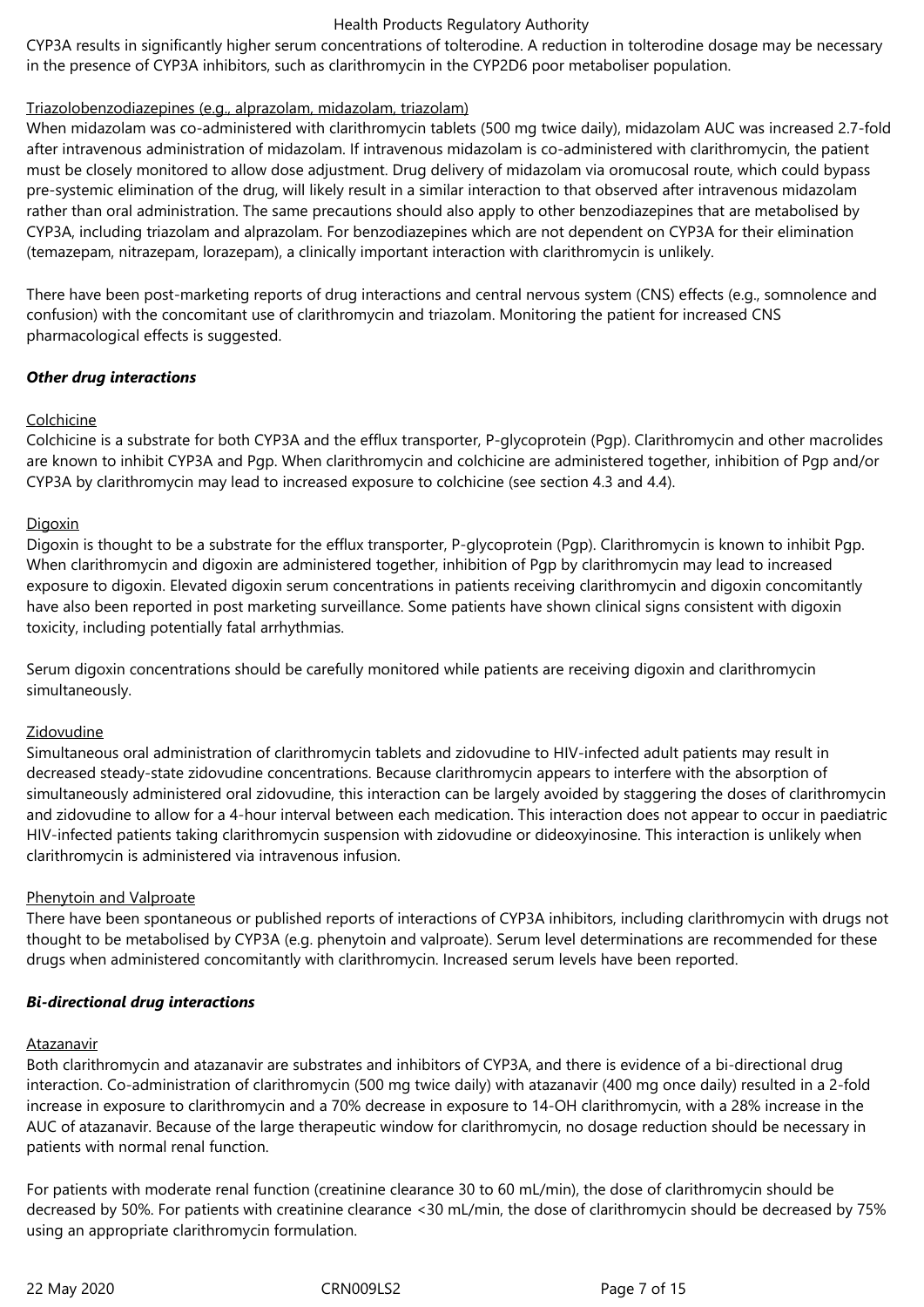Doses of clarithromycin greater than 1000 mg per day should not be coadministered with protease inhibitors.

#### Calcium Channel Blockers

Caution is advised regarding the concomitant administration of clarithromycin and calcium channel blockers metabolized by CYP3A4 (e.g. verapamil, amlodipine, diltiazem) due to the risk of hypotension. Plasma concentrations of clarithromycin as well as calcium channel blockers may increase due to the interaction. Hypotension, bradyarrhythmias and lactic acidosis have been observed in patients taking clarithromycin and verapamil concomitantly.

#### Itraconazole

Both clarithromycin and itraconazole are substrates and inhibitors of CYP3A, leading to a bidirectional drug interaction. Clarithromycin may increase the plasma levels of itraconazole, while itraconazole may increase the plasma levels of clarithromycin. Patients taking itraconazole and clarithromycin concomitantly should be monitored closely for signs or symptoms of increased or prolonged pharmacologic effect.

# **Saquinavir**

Both clarithromycin and saquinavir are substrates and inhibitors of CYP3A, and there is evidence of a bi-directional drug interaction. Concomitant administration of clarithromycin (500 mg twice daily) and saquinavir (soft gelatin capsules, 1200 mg three times daily) to 12 healthy volunteers resulted in steady-state AUC and  $C_{\text{max}}$  values of saquinavir which were 177% and 187% higher than those seen with saquinavir alone. Clarithromycin AUC and  $C_{\text{max}}$  values were approximately 40% higher than those seen with clarithromycin alone. No dose adjustment is required when the two drugs are co-administered for a limited time at the doses/formulations studied. Observations from drug interaction studies using the soft gelatin capsule formulation may not be representative of the effects seen using the saquinavir hard gelatin capsule. Observations from drug interaction studies performed with saquinavir alone may not be representative of the effects seen with saquinavir/ritonavir therapy. When saquinavir is co-administered with ritonavir, consideration should be given to the potential effects of ritonavir on clarithromycin (see section 4.5: Ritonavir).

# **4.6 Fertility, pregnancy and lactation**

# **Pregnancy**

The safety of clarithromycin for use during pregnancy has not been established. Based on variable results obtained from studies in mice, rats, rabbits and monkeys, the possibility of adverse effects on embryofoetal development cannot be excluded. Therefore, use during pregnancy is not advised without carefully weighing the benefits against risk.

# **Breastfeeding**

The safety of clarithromycin for using during breast-feeding of infants has not been established. Clarithromycin is excreted into human breast milk.

#### **4.7 Effects on ability to drive and use machines**

There are no data on the effect of clarithromycin on the ability to drive or use machines. The potential for dizziness, vertigo, confusion and disorientation, which may occur with the medication, should be taken into account before patients drive or use machines.

#### **4.8 Undesirable effects**

# *a. Summary of the safety profile*

The most frequent and common adverse reactions related to clarithromycin therapy for both adult and paediatric populations are abdominal pain, diarrhoea, nausea, vomiting and taste perversion. These adverse reactions are usually mild in intensity and are consistent with the known safety profile of macrolide antibiotics (see section b of section 4.8).

There was no significant difference in the incidence of these gastrointestinal adverse reactions during clinical trials between the patient population with or without pre-existing mycobacterial infections.

#### *b. Tabulated summary of adverse reactions*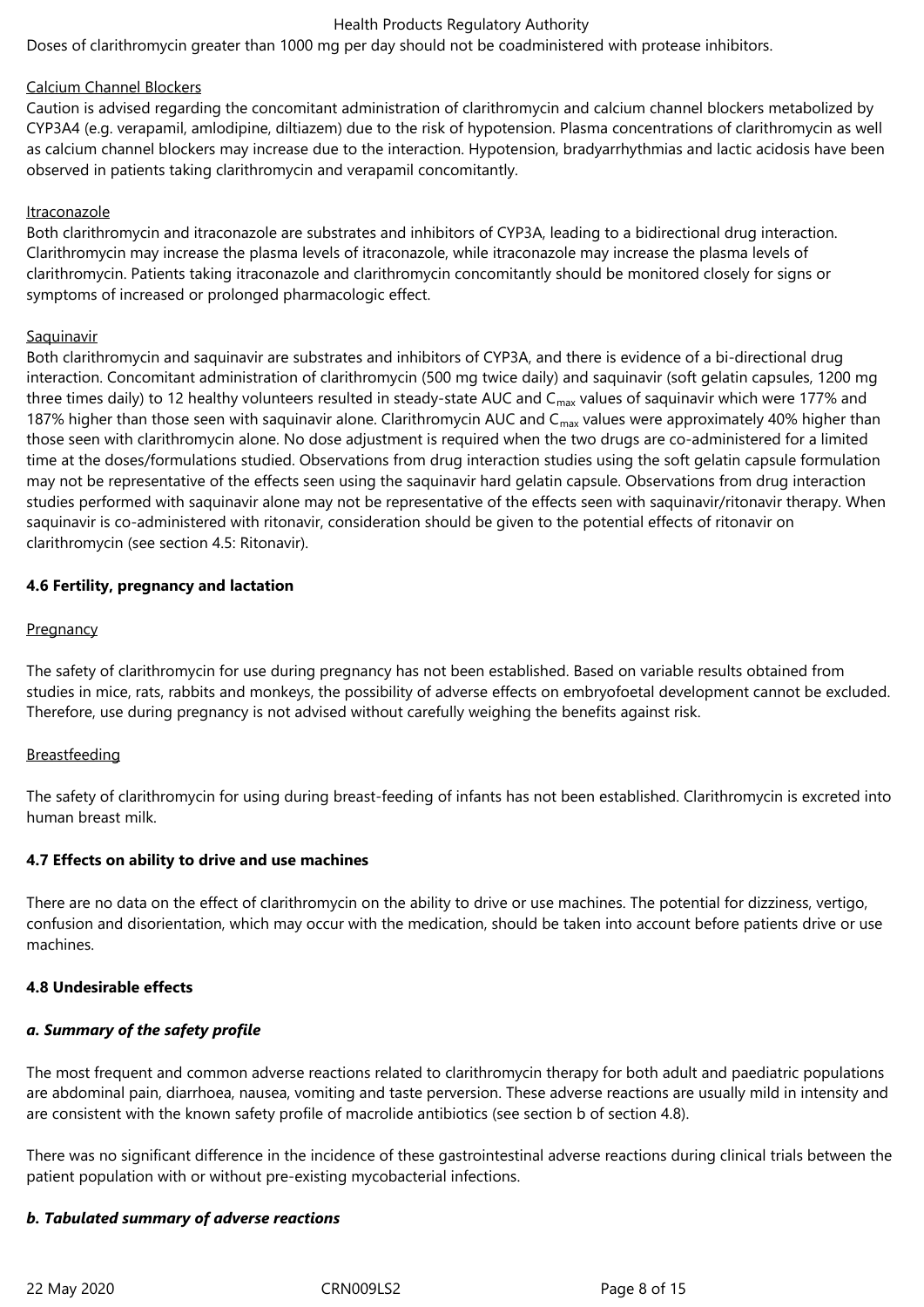The following table displays adverse reactions reported in clinical trials and from post-marketing experience with clarithromycin immediate-release tablets, granules for oral suspension, powder for solution for injection, extended-release tablets and modified-release tablets.

The reactions considered at least possibly related to clarithromycin are displayed by system organ class and frequency using the following convention: very common ( $\geq 1/10$ ), common ( $\geq 1/100$  to < 1/10), uncommon ( $\geq 1/1,000$  to < 1/100) and not known (adverse reactions from post-marketing experience; cannot be estimated from the available data). Within each frequency grouping, adverse reactions are presented in order of decreasing seriousness when the seriousness could be assessed.

| System<br>Organ Class                                   | Very<br>common<br>$\geq$ 1/10 | Common<br>$≥ 1/100$ to <<br>1/10                                      | Uncommon<br>$≥1/1,000$ to < 1/100                                                                                                                                                                                                        | Not Known*<br>(cannot be estimated<br>from the available<br>data)                                                                                              |
|---------------------------------------------------------|-------------------------------|-----------------------------------------------------------------------|------------------------------------------------------------------------------------------------------------------------------------------------------------------------------------------------------------------------------------------|----------------------------------------------------------------------------------------------------------------------------------------------------------------|
| Infections<br>and<br>infestations                       |                               |                                                                       | Cellulitis <sup>1</sup> ,<br>candidiasis, gastroenteritis <sup>2</sup> , infection <sup>3</sup> ,<br>vaginal<br>infection                                                                                                                | Pseudomembranous<br>colitis, erysipelas,                                                                                                                       |
| Blood and<br>lymphatic<br>system<br>disorders           |                               |                                                                       | Leukopenia,<br>neutropenia <sup>4</sup> ,<br>thrombocythaemia <sup>3</sup> ,<br>eosinophilia <sup>4</sup>                                                                                                                                | Agranulocytosis,<br>thrombocytopenia                                                                                                                           |
| Immune<br>system<br>disorders                           |                               |                                                                       | Anaphylactoid reaction <sup>1</sup> ,<br>hypersensitivity                                                                                                                                                                                | Anaphylactic<br>reaction.<br>angioedema                                                                                                                        |
| Metabolism<br>and nutrition<br>disorders                |                               |                                                                       | Anorexia, decreased<br>appetite                                                                                                                                                                                                          |                                                                                                                                                                |
| Psychiatric<br>disorders                                |                               | Insomnia                                                              | Anxiety, nervousness <sup>3</sup>                                                                                                                                                                                                        | Psychotic disorder,<br>confusional state <sup>5</sup> ,<br>depersonalisation,<br>depression,<br>disorientation,<br>hallucination,<br>abnormal dreams,<br>mania |
| Nervous<br>system<br>disorders                          |                               | Dysgeusia,<br>headache,<br>taste<br>perversion                        | Loss of consciousness <sup>1</sup> , dyskinesia <sup>1</sup> ,<br>dizziness, somnolence <sup>5</sup> , tremor                                                                                                                            | Convulsion, ageusia,<br>parosmia, anosmia,<br>paraesthesia                                                                                                     |
| Ear and<br>labyrinth<br>disorders                       |                               |                                                                       | Vertigo, hearing<br>impaired, tinnitus                                                                                                                                                                                                   | Deafness                                                                                                                                                       |
| Cardiac<br>disorders                                    |                               |                                                                       | Cardiac arrest <sup>1</sup> , atrial fibrillation <sup>1</sup> ,<br>electrocardiogram QT prolonged,<br>extrasystoles <sup>1</sup> , palpitations                                                                                         | Torsades de pointes,<br>ventricular<br>tachycardia,<br>ventricular fibrillation                                                                                |
| Vascular<br>disorders                                   |                               | Vasodilation <sup>1</sup>                                             |                                                                                                                                                                                                                                          | Haemorrhage                                                                                                                                                    |
| Respiratory,<br>thoracic and<br>mediastinal<br>disorder |                               |                                                                       | Asthma <sup>1</sup> , epistaxis <sup>2</sup> , pulmonary embolism <sup>1</sup>                                                                                                                                                           |                                                                                                                                                                |
| Gastrointestinal<br>disorders                           |                               | Diarrhoea,<br>vomiting,<br>dyspepsia,<br>nausea,<br>abdominal<br>pain | Oesophagitis <sup>1</sup> , gastrooesophageal reflux<br>disease <sup>2</sup> , gastritis, proctalgia <sup>2</sup> , stomatitis,<br>glossitis, abdominal distension <sup>4</sup> ,<br>constipation, dry mouth, eructation,<br>flatulence, | Pancreatitis acute,<br>tongue<br>discolouration,<br>tooth discolouration                                                                                       |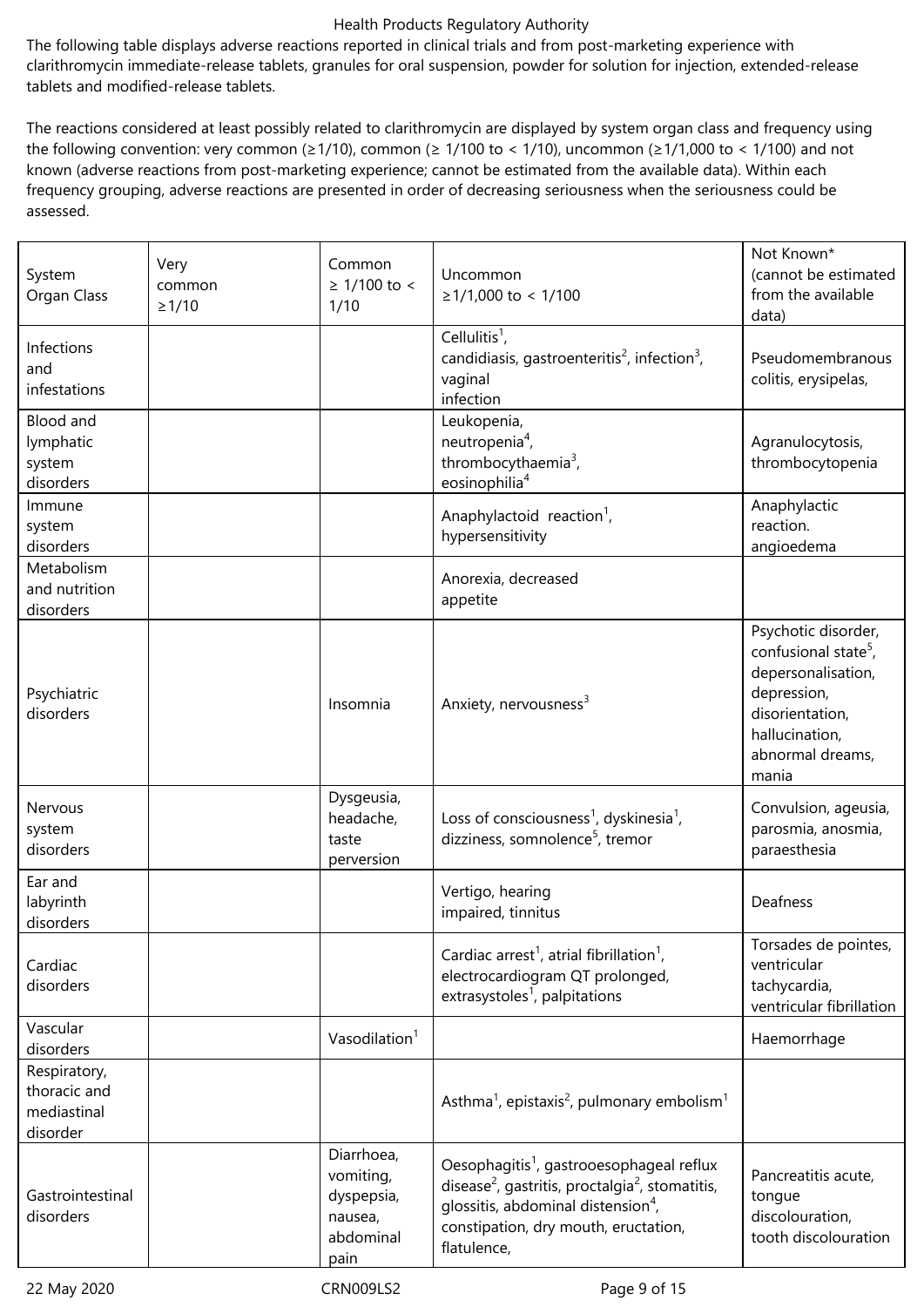|                                                                  |                                       |                                                                            | $9 - 0 - 0 - 1$                                                                                                                                                                          |                                                                                                                                                                                                     |
|------------------------------------------------------------------|---------------------------------------|----------------------------------------------------------------------------|------------------------------------------------------------------------------------------------------------------------------------------------------------------------------------------|-----------------------------------------------------------------------------------------------------------------------------------------------------------------------------------------------------|
| Hepatobiliary<br>disorders                                       |                                       | Liver<br>function test<br>abnormal                                         | Cholestasis <sup>4</sup> , hepatitis <sup>4</sup> , alanine<br>aminotransferase increased, aspartate<br>aminotransferase increased, gamma-<br>glutamyltransferase increased <sup>4</sup> | Hepatic failure,<br>jaundice<br>hepatocellular                                                                                                                                                      |
| Skin and<br>subcutaneous<br>tissue<br>disorders                  |                                       | Rash,<br>hyperhidrosis                                                     | Dermatitis bullous <sup>1</sup> , pruritus, urticaria, rash<br>maculo-papular <sup>3</sup>                                                                                               | Stevens-Johnson<br>syndrome, toxic<br>epidermal necrolysis,<br>drug rash with<br>eosinophilia and<br>systemic symptoms<br>(DRESS), acne, acute<br>generalised<br>exanthematous<br>pustulosis (AGEP) |
| Musculoskeletal<br>and<br>Connective<br>tissue<br>disorders      |                                       |                                                                            | Muscle spasms <sup>3</sup> , musculoskeletal stiffness <sup>1</sup> ,<br>myalgia <sup>2</sup>                                                                                            | Rhabdomyolysis <sup>2,6</sup> ,<br>myopathy                                                                                                                                                         |
| Renal and<br>urinary<br>disorders                                |                                       |                                                                            | Blood creatinine increased <sup>1</sup> , blood urea<br>increased <sup>1</sup>                                                                                                           | Renal failure,<br>nephritis interstitial                                                                                                                                                            |
| General<br>disorders and<br>administration<br>site<br>conditions | Injection site phlebitis <sup>1</sup> | Injection site<br>$pain1$ ,<br>injection site<br>inflammation <sup>1</sup> | Malaise <sup>4</sup> , pyrexia <sup>3</sup> , asthenia, chest pain <sup>4</sup> ,<br>chills <sup>4</sup> , fatigue <sup>4</sup>                                                          |                                                                                                                                                                                                     |
| Investigations                                                   |                                       |                                                                            | Albumin globulin ratio abnormal <sup>1</sup> , blood<br>alkaline phosphatase increased <sup>4</sup> , blood<br>lactate<br>dehydrogenase increased <sup>4</sup>                           | International<br>normalised ratio<br>increased,<br>prothrombin time<br>prolonged, urine<br>colour abnormal                                                                                          |

<sup>1</sup> ADRs reported only for the Powder for Solution for Injection formulation

<sup>2</sup>ADRs reported only for the Extended-Release Tablets formulation

<sup>3</sup> ADRs reported only for the Granules for Oral Suspension formulation

<sup>4</sup>ADRs reported only for the Immediate-Release Tablets formulation

 $5, 6$  See section c

*\* Because these reactions are reported voluntarily from a population of uncertain size, it is not always possible to reliably estimate their frequency or establish a causal relationship to drug exposure. Patient exposure is estimated to be greater than 1 billion patient treatment days for clarithromycin.*

# *c. Description of selected adverse reactions*

Injection site phlebitis, injection site pain, and injection site inflammation are specific to the clarithromycin intravenous formulation.

In some of the reports of rhabdomyolysis, clarithromycin was administered concomitantly with statins, fibrates, colchicine or allopurinol (see section 4.3 and 4.4).

There have been post-marketing reports of drug interactions and central nervous system (CNS) effects (e.g. somnolence and confusion) with the concomitant use of clarithromycin and triazolam. Monitoring the patient for increased CNS pharmacological effects is suggested (see section 4.5).

There have been rare reports of clarithromycin ER tablets in the stool, many of which have occurred in patients with anatomic (including ileostomy or colostomy) or functional gastrointestinal disorders with shortened GI transit times. In several reports, tablet residues have occurred in the context of diarrhoea. It is recommended that patients who experience tablet residue in the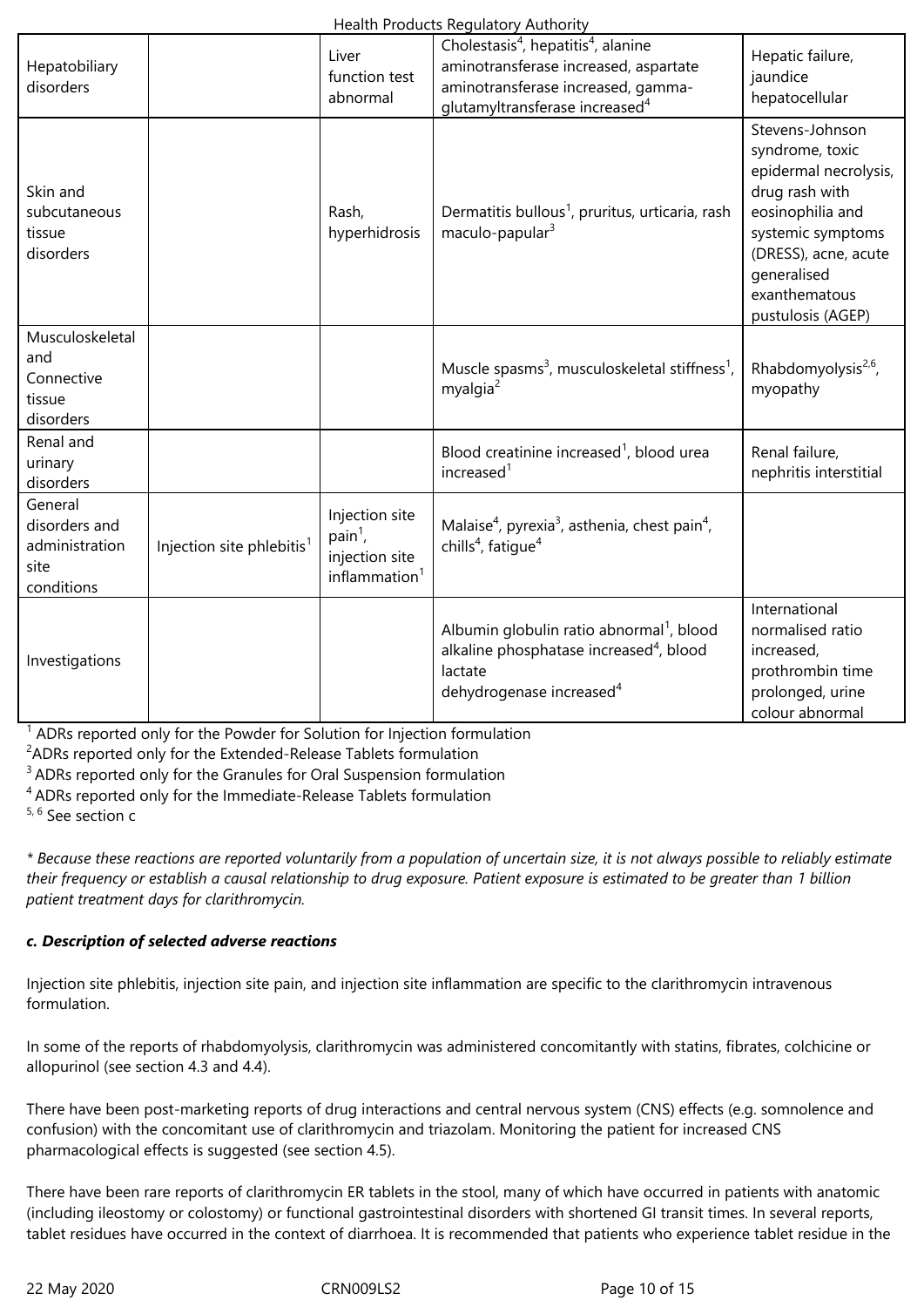stool and no improvement in their condition should be switched to a different clarithromycin formulation (e.g. suspension) or another antibiotic.

Special population: Adverse Reactions in Immunocompromised Patients (see section e).

# *d. Paediatric populations*

Clinical trials have been conducted using clarithromycin paediatric suspension in children 6 months to 12 years of age. Therefore, children under 12 years of age should use clarithromycin paediatric suspension.

Frequency, type and severity of adverse reactions in children are expected to be the same as in adults.

# *e. Other special populations*

# *Immunocompromised patients*

In AIDS and other immunocompromised patients treated with the higher doses of clarithromycin over long periods of time for mycobacterial infections, it was often difficult to distinguish adverse events possibly associated with clarithromycin administration from underlying signs of Human Immunodeficiency Virus (HIV) disease or intercurrent illness.

In adult patients, the most frequently reported adverse reactions by patients treated with total daily doses of 1000 mg and 2000mg of clarithromycin were: nausea, vomiting, taste perversion, abdominal pain, diarrhoea, rash, flatulence, headache, constipation, hearing disturbance, Serum Glutamic Oxaloacetic Transaminase (SGOT) and Serum Glutamic Pyruvate Transaminase (SGPT) elevations. Additional low-frequency events included dyspnoea, insomnia and dry mouth. The incidences were comparable for patients treated with 1000mg and 2000mg, but were generally about 3 to 4 times as frequent for those patients who received total daily doses of 4000mg of clarithromycin.

In these immunocompromised patients, evaluations of laboratory values were made by analysing those values outside the seriously abnormal level (i.e. the extreme high or low limit) for the specified test. On the basis of these criteria, about 2% to 3% of those patients who received 1000mg or 2000mg of clarithromycin daily had seriously abnormal elevated levels of SGOT and SGPT, and abnormally low white blood cell and platelet counts.

A lower percentage of patients in these two dosage groups also had elevated Blood Urea Nitrogen levels. Slightly higher incidences of abnormal values were noted for patients who received 4000mg daily for all parameters except White Blood Cell.

#### Reporting of suspected adverse reactions

Reporting suspected adverse reactions after authorisation of the medicinal product is important. It allows continued monitoring of the benefit/risk balance of the medicinal product. Healthcare professionals are asked to report any suspected adverse reactions via the national reporting system: HPRA Pharmacovigilance Website: www.hpra.ie

# **4.9 Overdose**

Reports indicate that the ingestion of large amounts of clarithromycin orally can be expected to produce gastro-intestinal symptoms. One patient who had a history of bipolar disorder ingested 8 grams of clarithromycin and showed altered mental status, paranoid behaviour, hypokalaemia and hypoxaemia.

Adverse reactions accompanying overdosage should be treated by the prompt elimination of unabsorbed drug and supportive measures. As with other macrolides, clarithromycin serum levels are not expected to be appreciably affected by haemodialysis or peritoneal dialysis.

In the case of overdosage, Clarithromycin 500 mg Powder for concentrate for solution for infusion should be discontinued and all other appropriate supportive measures should be instituted.

#### **5 PHARMACOLOGICAL PROPERTIES**

#### **5.1 Pharmacodynamic properties**

ATC Classification: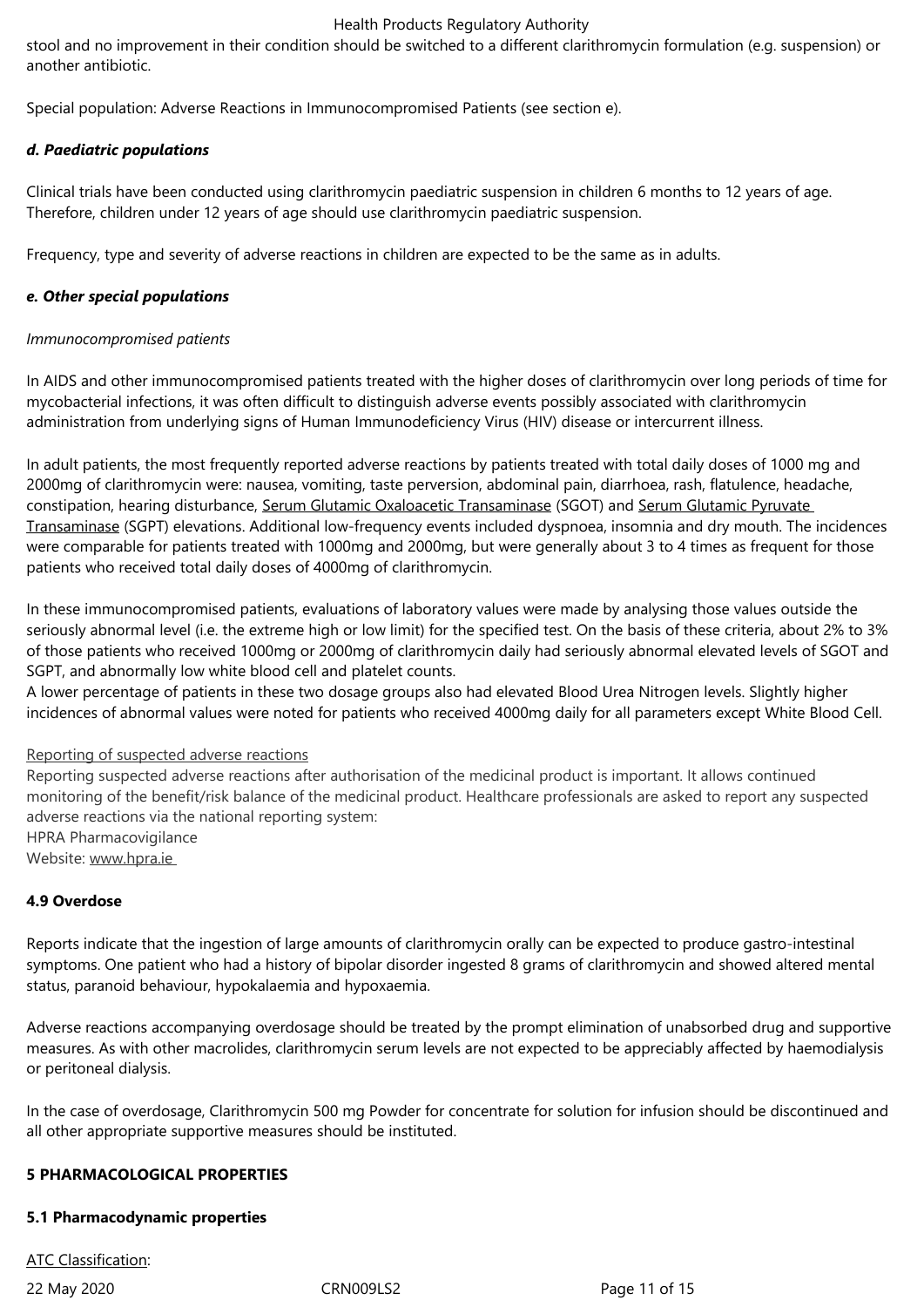Pharmacotherapeutic group: Antibacterial for systemic use, macrolide ATC-Code: J01FA09

# Mechanism of action:

Clarithromycin is an antibiotic belonging to the macrolide antibiotic group. It exerts its antibacterial action by selectively binding to the 50s ribosomal subunit of susceptible bacteria preventing translocation of activated amino acids. It inhibits the intracellular protein synthesis of susceptible bacteria.

The 14-hydroxy metabolite of clarithromycin, a product of parent drug metabolism also has anti-microbial activity. The metabolite is less active than the parent compound for most organisms, including mycobacterium spp. An exception is Haemophilus influenza where the 14-hydroxy metabolite is twofold more active than the parent compound.

# **Breakpoints**

The following breakpoints have been established by the European Committee for Antimicrobial Susceptibility Testing (EUCAST) Clinical MIC Breakpoints (Version 8.1, valid from 2018-05-15).

| <b>Breakpoints (MIC, mg/L)</b>                         |                 |                 |
|--------------------------------------------------------|-----------------|-----------------|
| Microorganism                                          | Susceptible $($ | Resistant $(>)$ |
| Staphylococcusspp. <sup>1)</sup>                       |                 |                 |
| Streptococcus spp.(groups A, B, C and G) <sup>1)</sup> | 0.25            | 0.5             |
| Streptococcus pneumonia <sup>1)</sup>                  | 0.25            | 0.5             |
| Moraxella catarrhalis <sup>1)</sup>                    | 0.25            | 0.5             |
| Helicobacter pylori <sup>2)</sup>                      | 0.25            | 0.5             |
| Kingella kingae <sup>1)</sup>                          | 0.5             | 0.5             |
| Haemophilus influenzae <sup>3)</sup>                   | <b>Note</b>     | <b>Note</b>     |

- 1. Erythromycin can be used to determine susceptibility to clarithromycin
- 2. The breakpoints are based on epidemiological cut-off values (ECOFFs), which distinguish wild-type isolates from those with reduced susceptibility.
- 3. Clinical evidence for the efficacy of macrolides in *H. influenzae* respiratory infections is conflicting due to high spontaneous cure rates. Should there be a need to test any macrolide against this species, the epidemiological cut-offs (ECOFFs) should be used to detect strains with acquired resistance. The ECOFF for clarithromycin is 32 mg/L.

#### Susceptibility organisms:

Clarithromycinis usually active against the following organisms *in vitro*:

22 May 2020 CRN009LS2 Page 12 of 15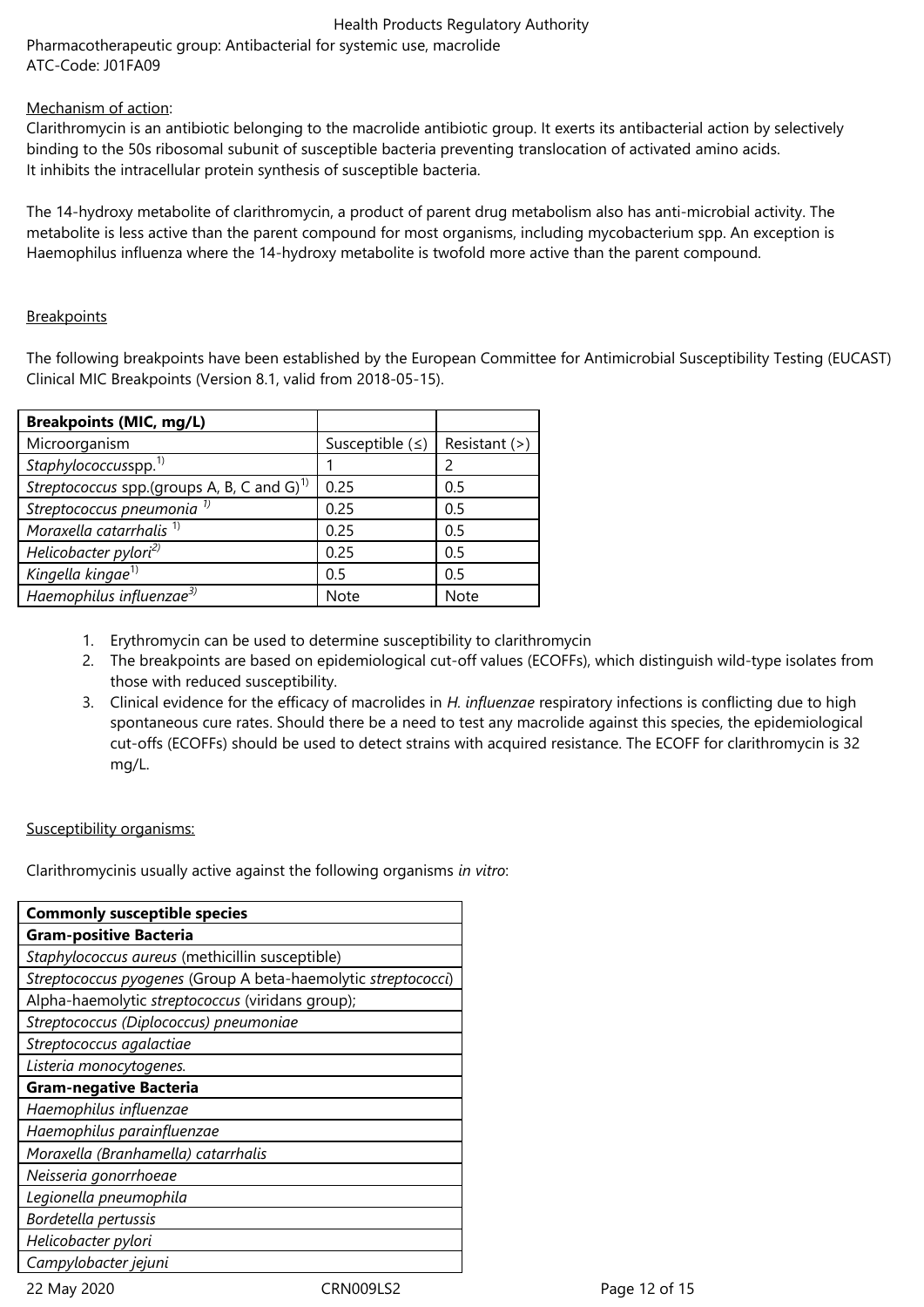| <b>Mycoplasma</b>                          |  |  |
|--------------------------------------------|--|--|
| Mycoplasma pneumoniae                      |  |  |
| Ureaplasma urealyticum                     |  |  |
| <b>Other Organisms</b>                     |  |  |
| Chlamydia trachomatis                      |  |  |
| Mycobacterium avium                        |  |  |
| Mycobacterium leprae                       |  |  |
| Chlamydia pneumoniae                       |  |  |
| <b>Anaerobes</b>                           |  |  |
| Macrolide-susceptible Bacteriodes fragilis |  |  |
| Clostridium perfringens                    |  |  |
| Peptococcus species                        |  |  |
| Peptostreptococcus species                 |  |  |
| Propionibacterium acnes                    |  |  |
|                                            |  |  |

Clarithromycin has bactericidal activity against several bacterial strains. These

organisms include *H. influenzae, Streptococcus pneumoniae, Streptococcus pyogenes, Streptococcus agalactiae, Morazella (Brahamella) catarrhalis, Neisseria gonorrhoeae, Helicobacter pylori* and *Campylobacter* spp.

The activity of clarithromycin against *H. pylori* is greater at neutral pH than at acid pH.

# **5.2 Pharmacokinetic properties**

# Biotransformation

The microbiologically active metabolite 14-hydroxyclarithromycin is formed by first pass metabolism as indicated by lower biovailability of the metabolite following IV administration.

# **Elimination**

Following a single 500mg IV dose over 60 minutes, about 33% clarithromycin and 11% 14- hydroxyclarithromycin is excreted in the urine at 24 hours.

#### Pharmacokinetic/pharmacodynamic relationship

Following IV administration the blood levels of clarithromycin achieved are well in excess of the MIC 90s for the common pathogens and the levels of 14-hydroxyclarithromycin exceed the necessary concentrations for important pathogens, e.g. *H. influenzae.*

#### Linearity/non-linearity

The pharmacokinetics of clarithromycin and the 14-hydroxy metabolite are non-linear; steady state is achieved by day 3 of IV dosing.

Clarithromycin 500 mg Powder for concentrate for solution for infusiondoes not contain tartrazine or other azo dyes, lactose or gluten.

# **5.3 Preclinical safety data**

In acute toxicity studies in mouse and rat, the median lethal dose was greater than the highest feasible dose for administration (5g/kg).

In repeated dose studies, toxicity was related to dose, duration of treatment and species. Dogs were more sensitive than primates or rats. The major clinical signs at toxic doses included emesis, weakness, reduced food consumption and weight gain, salivation, dehydration and hyperactivity. In all species the liver was the primary target organ at toxic doses. Hepatotoxicity was detectable by early elevations of liver function tests. Discontinuation of the drug generally resulted in a return to or toward normal results. Other tissues less commonly affected included the stomach, thymus and other lymphoid tissues and the kidneys.

At near therapeutic doses, conjunctival injection and lacrimation occurred only in dogs. At a massive dose of 400mg/kg/day, some dogs and monkeys developed corneal opacities and/or oedema.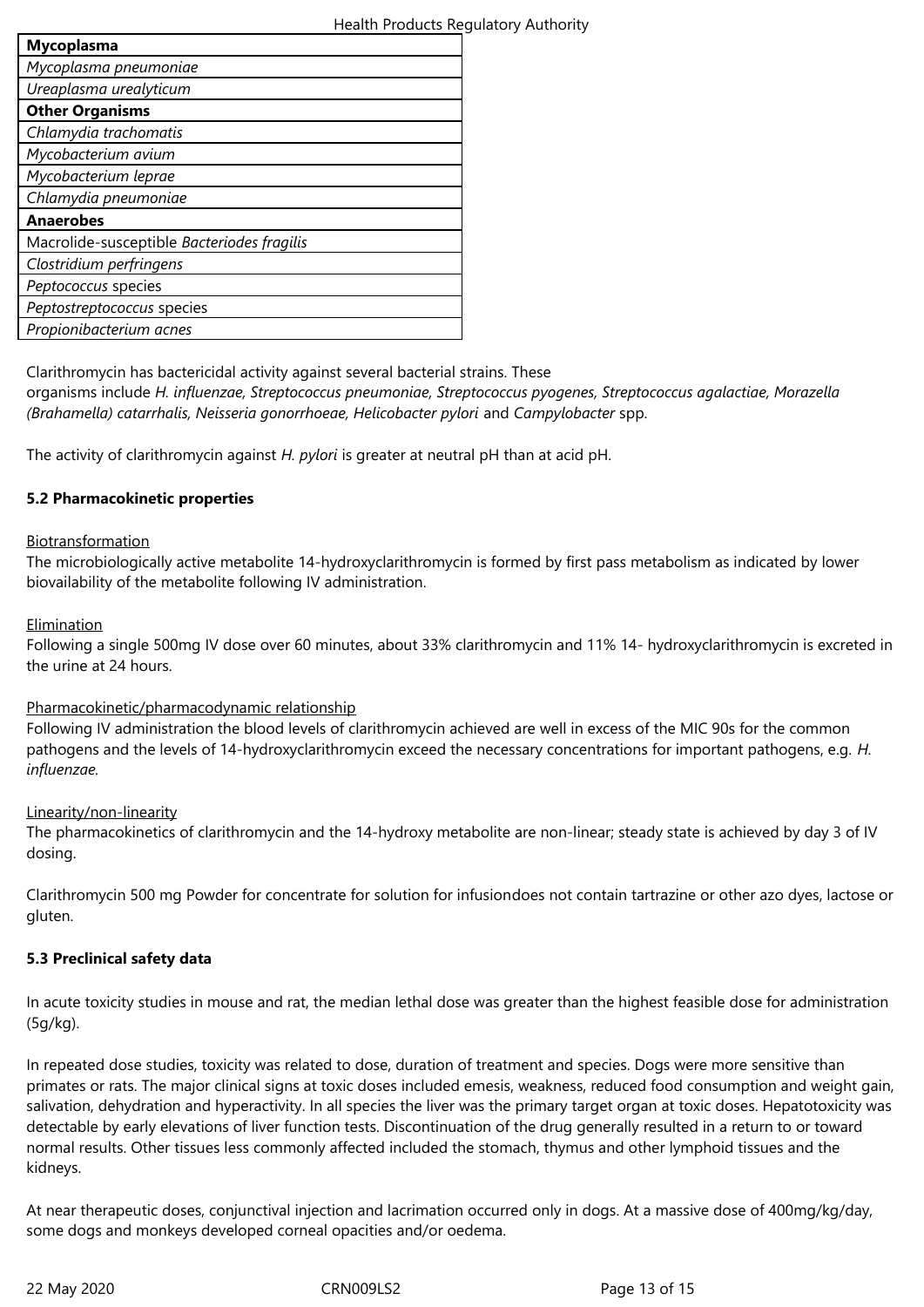Fertility and reproduction studies in rats have shown no adverse effects. Teratogenicity studies in rats (Wistar (p.o.) and Sprague-Dawley (p.o. and i.v.)), New Zealand White rabbits and cynomolgous monkeys failed to demonstrate any teratogenicity from clarithromycin. However, a further similar study in Sprague-Dawley rats indicated a low (6%) incidence of cardiovascular abnormalities which appeared to be due to spontaneous expression of genetic changes. Two mouse studies revealed a variable incidence (3-30%) of cleft palate and in monkeys embryonic loss was seen but only at dose levels which were clearly toxic to the mothers.

#### **6 PHARMACEUTICAL PARTICULARS**

#### **6.1 List of excipients**

Lactobionic acid Sodium hydroxide (*for pH adjustment*)

# **6.2 Incompatibilities**

This medicinal product must not be mixed with other medicinal products except those mentioned in section 6.6.

After reconstitution the solution should not be mixed with inorganic salts or solutions containing preservatives.

# **6.3 Shelf life**

| <b>Unopened vials</b>                      | 30 months                                                                                                                                                                                                                                                                                                                                                                                                                                                                                                                                                 |
|--------------------------------------------|-----------------------------------------------------------------------------------------------------------------------------------------------------------------------------------------------------------------------------------------------------------------------------------------------------------------------------------------------------------------------------------------------------------------------------------------------------------------------------------------------------------------------------------------------------------|
| <b>After reconstitution:</b>               | Chemical and physical in-use stability has been demonstrated for 48 hour at<br>$5\pm3\degree$ C and for 24 hours (at $25\pm2\degree$ C) at a final clarithromycin concentration of 50<br>mg/mL.<br>From a microbiological point of view, the product should be used immediately.<br>If not used immediately in-use storage times and conditions prior to use are the<br>responsibility of the user and would normally not be longer than 24 h at 2° C to<br>8°C, unless reconstitution has taken place in controlled and validated aseptic<br>conditions  |
| After reconstitution and further dilution: | Chemical and physical in-use stability has been demonstrated for 6 h (at<br>$25\pm3\degree$ C) or 48 h at $(5\pm3\degree$ C) at a final clarithromycin concentration of 1.92<br>mg/mL.<br>From a microbiological point of view, the solution for infusion should be used<br>immediately. If not used immediately, in-use storage times and conditions prior<br>to use are the responsibility of the user and would normally not be longer than<br>24 h at 2° C to 8°C, unless dilution has taken place in controlled and validated<br>aseptic conditions. |

# **6.4 Special precautions for storage**

This medicinal product does not require any special storage conditions.

For storage conditions after reconstitution or after reconstitution and further dilution of the medicinal product, see section 6.3.

# **6.5 Nature and contents of container**

Glass vial of 20 mL (Type I) closed with rubber (type I) closure and sealed with aluminium flip-off cap. Vials are packed in cartons of 1, 4, 6, 10 and 50. Each vial contains 500 mg of clarithromycin (as clarithromycin lactobionate).

Not all pack sizes may be marketed.

#### **6.6 Special precautions for disposal and other handling**

# **Preparation of the solution for infusion is a two-step process:**